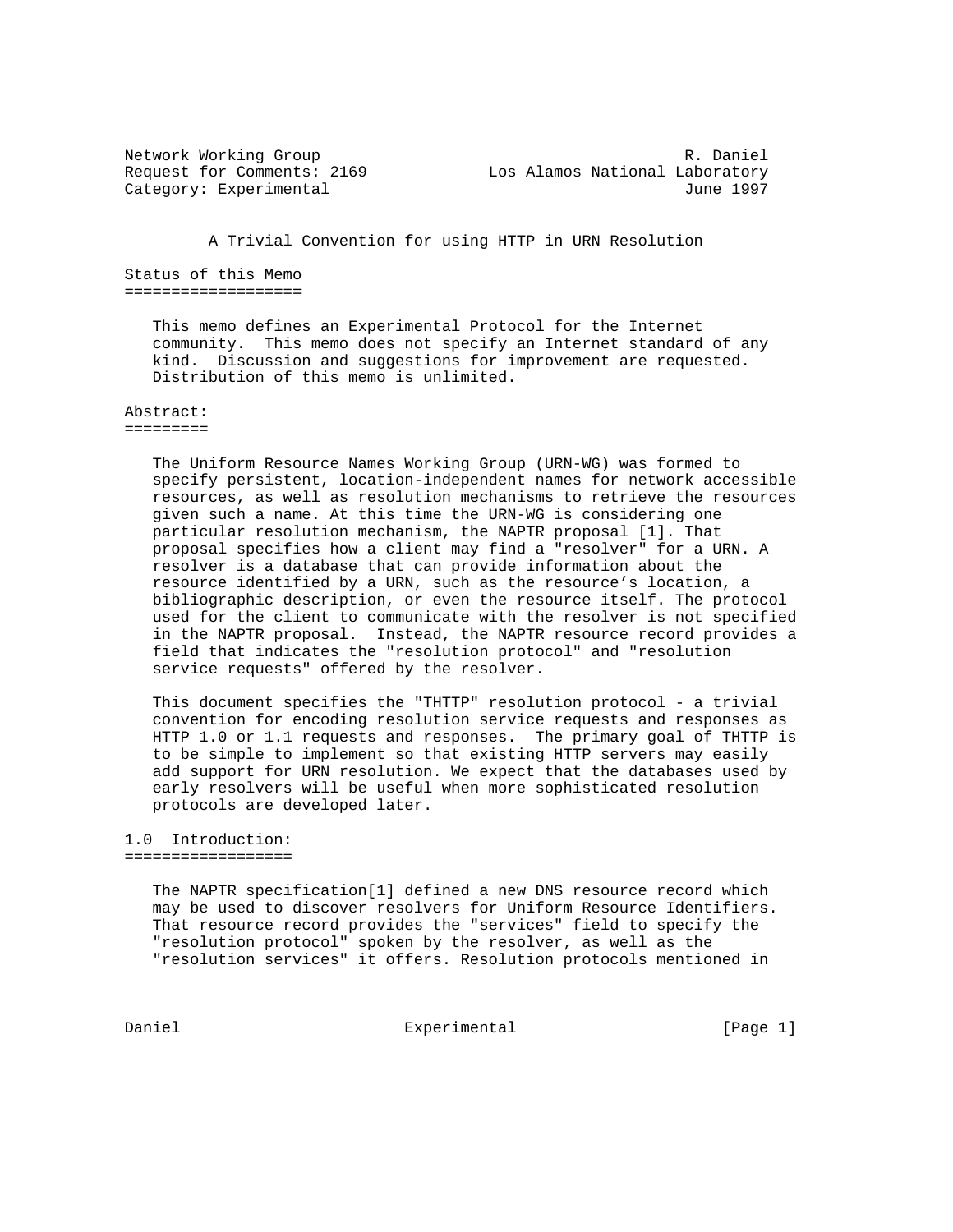that specification are Z3950, THTTP, RCDS, HDL, and RWHOIS. (That list is expected to grow over time). The NAPTR specification also lists a variety of resolution services, such as N2L (given a URN, return a URL); N2R (Given a URN, return the named resource), etc.

 This document specifies the "THTTP" (Trivial HTTP) resolution protocol. THTTP is a simple convention for encoding resolution service requests and responses as HTTP 1.0 or 1.1 requests and responses. The primary goal of THTTP is to have a URN resolution protocol that can easily be added to existing HTTP daemons. Other resolution protocols are expected to arise over time, so this document serves a secondary purpose of illustrating the information that needs to be specified for a URN resolution protocol. One of the resolution protocols we expect to be developed is an extension of HTTP with new methods for the resolution services. Therefore, we use "THTTP" as the identifier for this protocol to leave "HTTP" for later developments.

 The reader is assumed to be familiar with the HTTP/1.0 [2] and 1.1 [3] specifications. Implementors of this specification should be familiar with CGI scripts, or server-specific interfaces, for database lookups.

2.0 General Approach: =====================

> The general approach used to encode resolution service requests in THTTP is quite simple:

GET /uri-res/<service>?<uri> HTTP/1.0

 For example, if we have the URN "urn:foo:12345-54321" and want a URL, we would send the request:

GET /uri-res/N2L?urn:foo:12345-54321 HTTP/1.0

 The request could also be encoded as an HTTP 1.1 request. This would look like:

 GET /uri-res/N2L?urn:foo:12345-54321 HTTP/1.1 Host: <whatever host we are sending the request to>

 Responses from the HTTP server follow standard HTTP practice. Status codes, such as 200 (OK) or 404 (Not Found) shall be returned. The normal rules for determining cachability, negotiating formats, etc. apply.

Daniel Experimental Experimental [Page 2]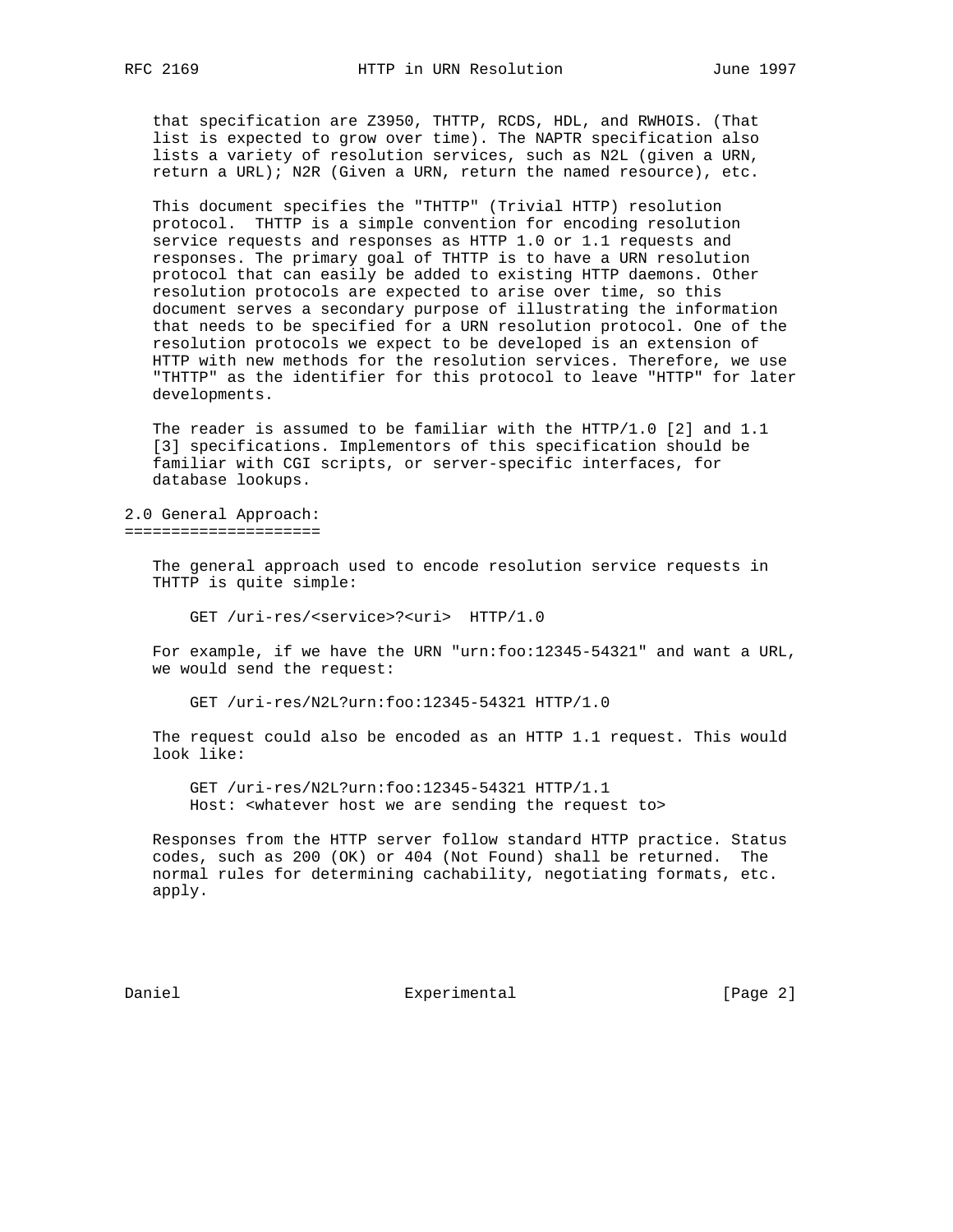Handling these requests on the server side is easy to implement using CGI or other, server-specific, extension mechanisms. CGI scripts will see the incoming URI in the QUERY\_STRING environment variable. Any %encoded characters in the URN will remain in their %encoded state in that string. The script can take the URN, look it up in a database, and return the requested information.

 One caveat should be kept in mind. The URN syntax document [4] discusses the notion of lexical equivalance and requires that resolvers return identical results for URNs that are lexically equivalent. Implementors of this specification must be careful to obey that rule. For example, the two requests below MUST return identical results, since the URNs are lexically equivalent. GET /uri-res/N2L?urn:cid:foo@huh.com HTTP/1.0

GET /uri-res/N2L?URN:CID:foo@huh.com HTTP/1.0

## 3.0 Service-specific details: =============================

 This section goes through the various resolution services established in the URN services document [5] and states how to encode each of them, how the results should be returned, and any special status codes that are likely to arise.

 Unless stated otherwise, the THTTP requests are formed according to the simple convention above, either for HTTP/1.0 or HTTP/1.1. The response is assumed to be an entity with normal headers and body unless stated otherwise. (N2L is the only request that need not return a body).

## 3.1 N2L (URN to URL): ----------------------

 The request is encoded as above. The URL MUST be returned in a Location: header for the convienience of the user in the most common case of wanting the resource. If the lookup is successful, a 30X status line SHOULD be returned. HTTP/1.1 clients should be sent the 303 status code. HTTP/1.0 clients should be sent the 302 (Moved temporarily) status code unless the resolver has particular reasons for using 301 (moved permanently) or 304 (not modified) codes.

 Note that access controls may be applied to this, or any other, resolution service request. Therefore the 401 (unauthorized) and 403 (forbidden) status codes are legal responses. The server may wish to provide a body in the response to explain the reason for refusing access, and/or to provide alternate information about the resource, such as the price it will cost to obtain the resource's URL.

Daniel Experimental Experimental [Page 3]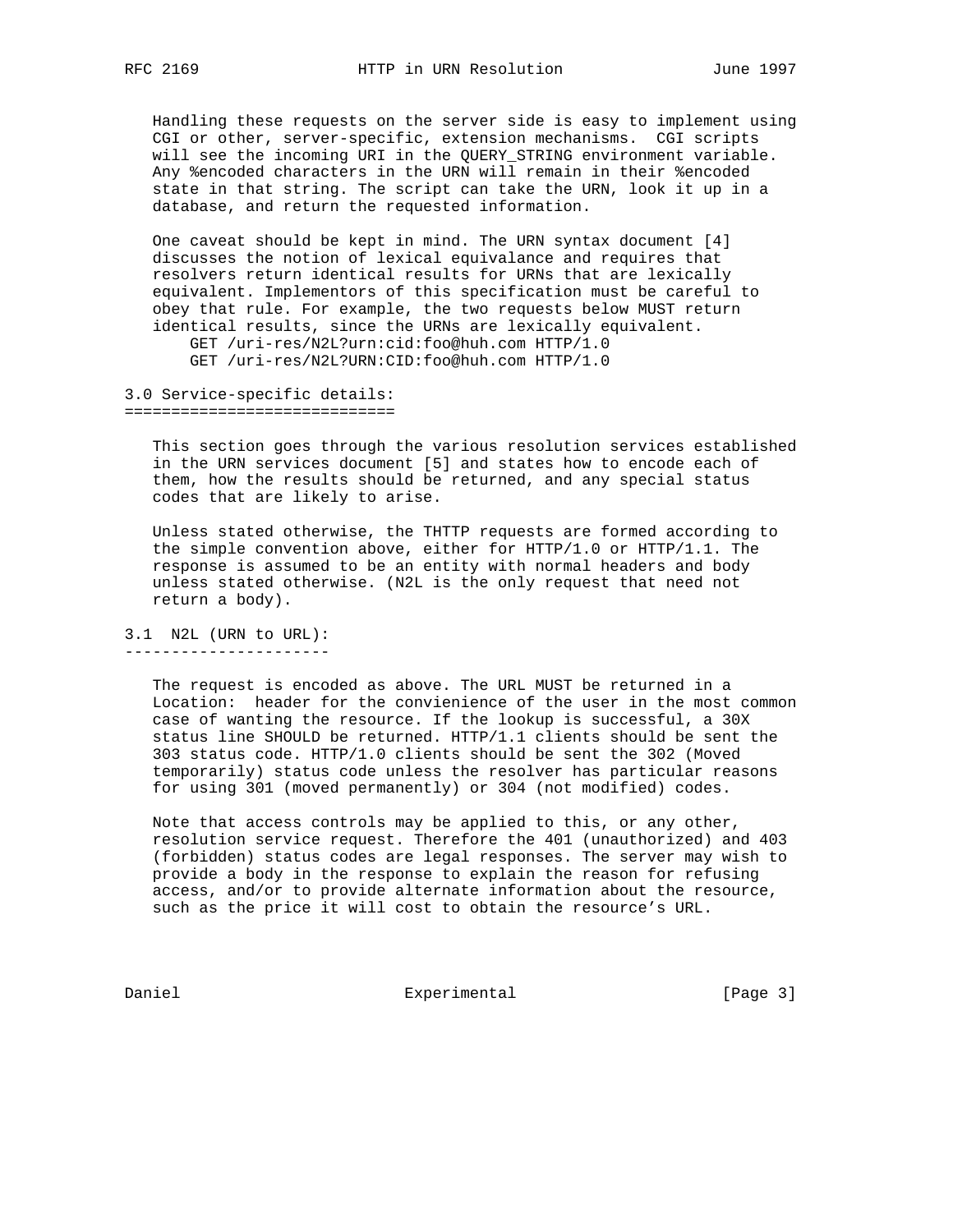3.2 N2Ls (URN to URLs): ------------------------

> The request is encoded as above. The result is a list of 0 or more URLs. The Internet Media Type (aka ContentType) of the result may be negotiated using standard HTTP mechanisms if desired. At a minimum the resolver should support the text/uri-list media type. (See Appendix A for the definition of this media type). That media type is suitable for machine-processing of the list of URLs. Resolvers may also return the results as text/html, text/plain, or any other media type they deem suitable.

> No matter what the particular media type, the result MUST be a list of the URLs which may be used to obtain an instance of the resource identified by the URN. All URIs shall be encoded according to the URI specification [6].

 If the client has requested the result be returned as text/html or application/html, the result should be a valid HTML docment containing the fragment: <UL> <LI><A HREF="...url 1...">...url 1...</A> <LI><A HREF="...url 2...">...url 2...</A>  $e^+e^ \langle$  /UL> where the strings ...url n... are replaced by the n'th URL in the list.

3.3 N2R (URN to Resource):

---------------------------

 The request is encoded as above. The resource is returned using standard HTTP mechanisms. The request may be modified using the Accept: header as in normal HTTP to specify that the result be given in a preferred Internet Media Type.

3.4 N2Rs (URN to Resources): -----------------------------

 This resolution service returns multiple instances of a resource, for example, GIF and JPEG versions of an image. The judgment about the resources being "the same" resides with the naming authority that issued the URN.

 The request is encoded as above. The result shall be a MIME multipart/alternative message with the alternative versions of the resource in seperate body parts. If there is only one version of the resource identified by the URN, it MAY be returned without the

Daniel **Experimental** Experimental [Page 4]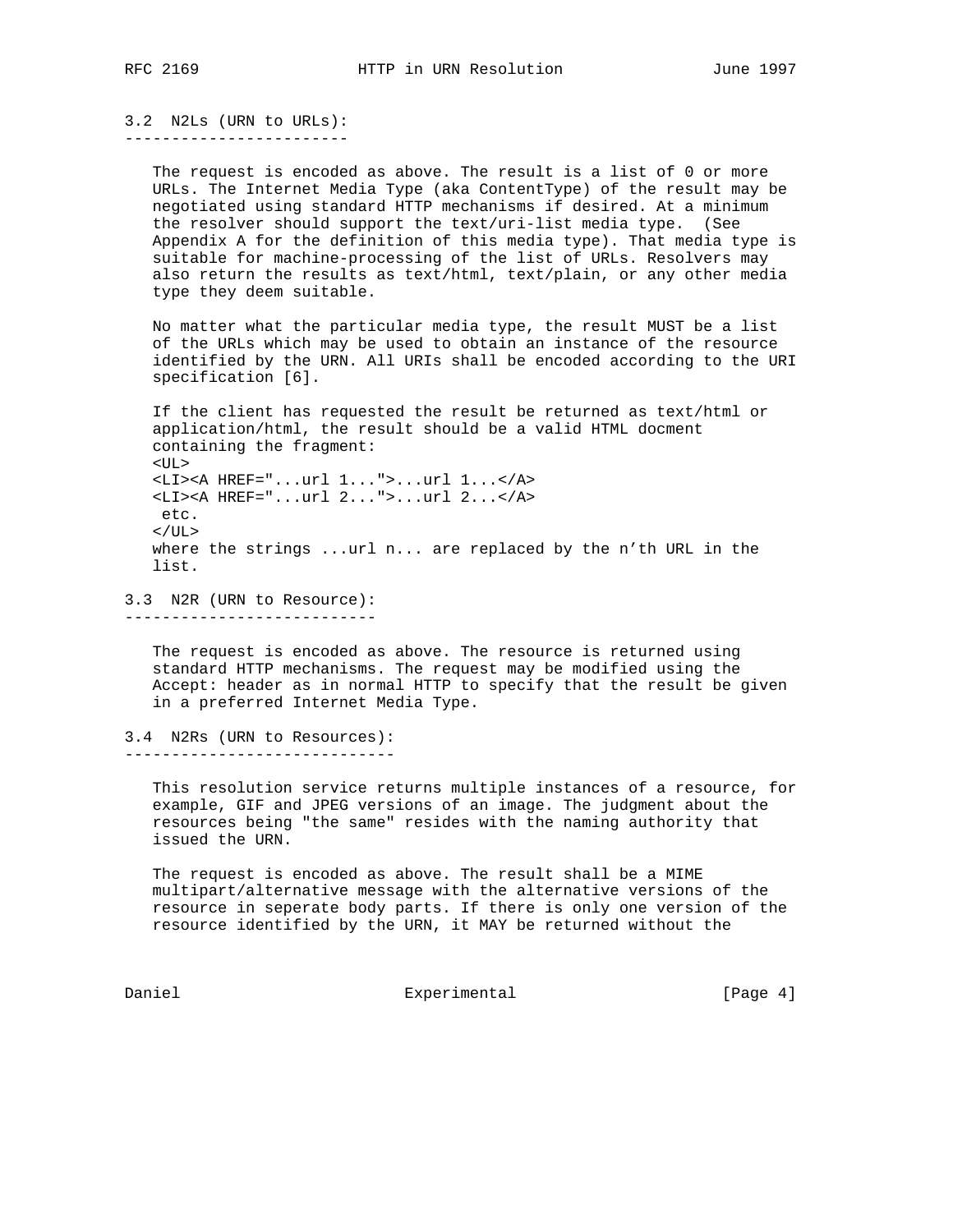multipart/alternative wrapper. Resolver software SHOULD look at the Accept: header, if any, and only return versions of the resource that are acceptable according to that header.

3.5 N2C (URN to URC): ----------------------

> URCs (Uniform Resource Characteristics) are descriptions of other resources. This request allows us to obtain a description of the resource identified by a URN, as opposed to the resource itself. The description might be a bibliographic citation, a digital signature, a revision history, etc. This document does not specify the content of any response to a URC request. That content is expected to vary from one resolver to another.

 The format of any response to a N2C request MUST be communicated using the ContentType header, as is standard HTTP practice. The Accept: header SHOULD be honored.

3.6 N2Ns (URN to URNs): ------------------------

> While URNs are supposed to identify one and only one resource, that does not mean that a resource may have one and only one URN. For example, consider a resource that has something like "current weather-map" for one URN and "weather-map-for-datetime-x" for another URN. The N2Ns service request lets us obtain lists of URNs that are believed equivalent at the time of the request. As the weathermap example shows, some of the equivalances will be transitory, so the standard HTTP mechanisms for communicating cachability MUST be honored.

 The request is encoded as above. The result is a list of all the URNs, known to the resolver, which identify the same resource as the input URN. The result shall be encoded as for the N2Ls request above (text/uri-list unless specified otherwise by an Accept: header).

3.7 L2Ns (URL to URNs): ----------------------

> The request is encoded as above. The response is a list of any URNs known to be assigned to the resource at the given URL. The result shall be encoded as for the N2Ls and N2Ns requests.

Daniel **Experimental** Experimental [Page 5]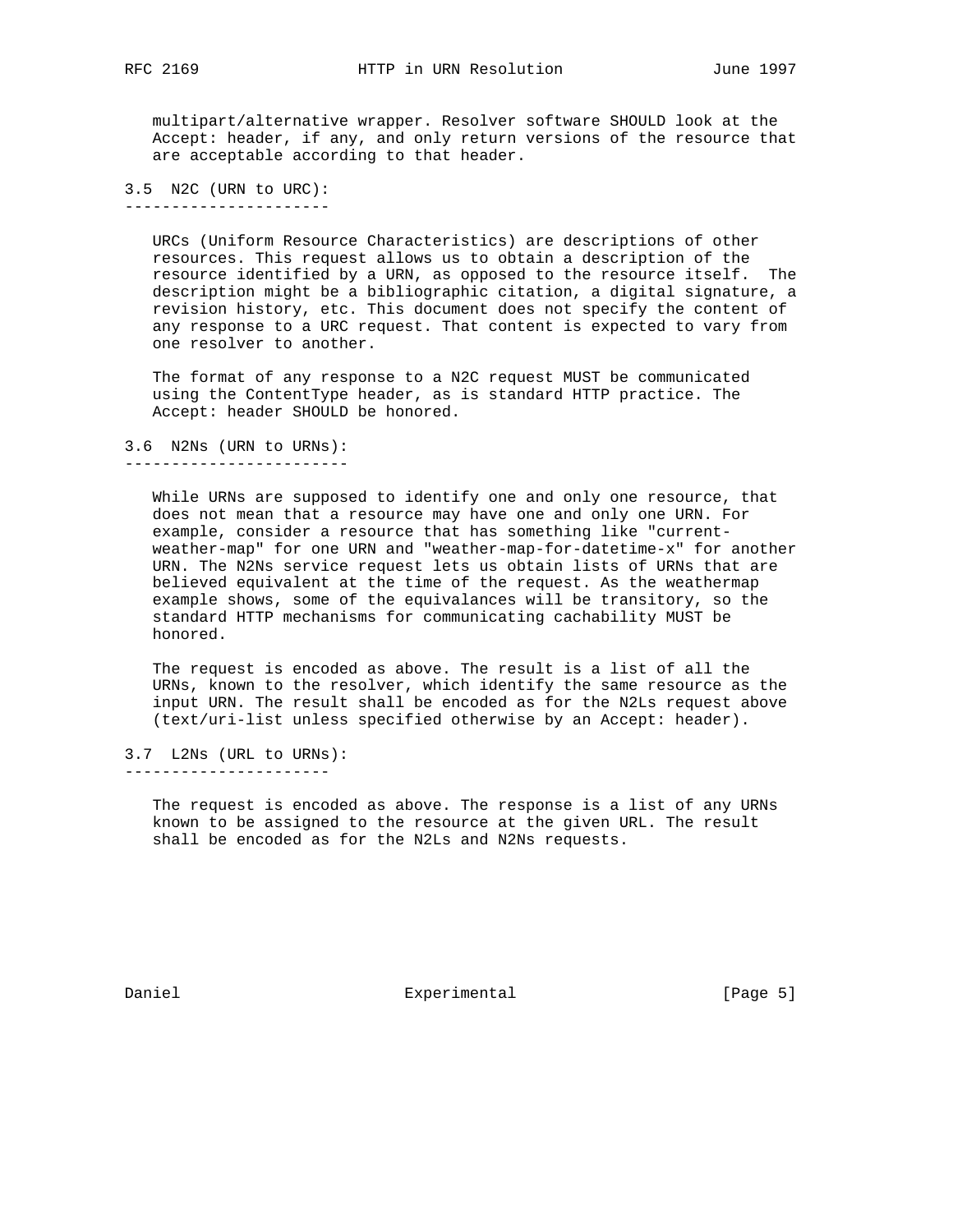3.8 L2Ls (URL to URLs): ------------------------

> The request is encoded as described above. The result is a list of all the URLs that the resolver knows are associated with the resource located by the given URL. This is encoded as for the N2Ls, N2Ns, and L2Ns requests.

3.9 L2C (URL to URC): ----------------------

> The request is encoded as above, the response is the same as for the N2C request.

Daniel **Experimental** Experimental [Page 6]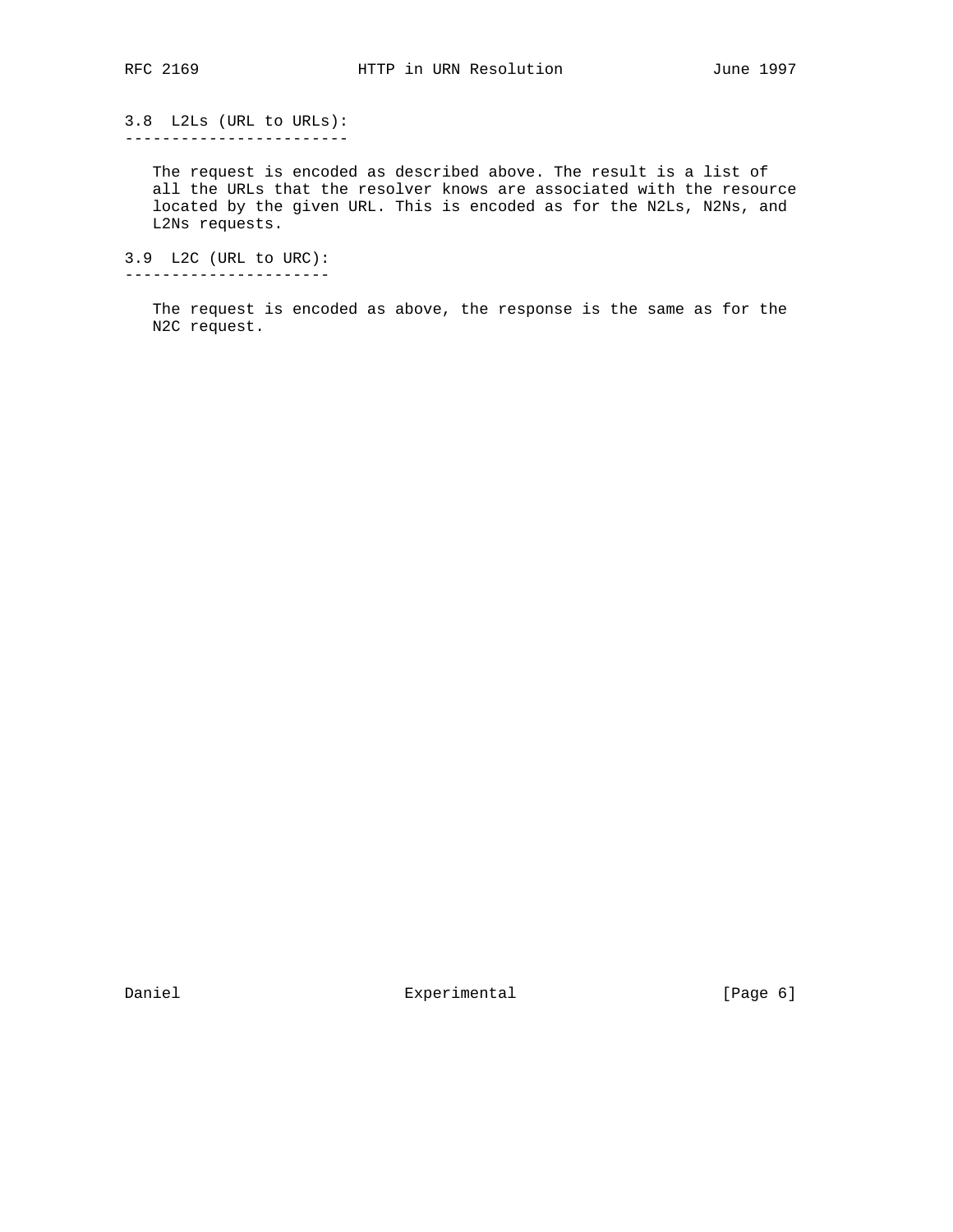Appendix A: The text/uri-list Internet Media Type

================================================= [This appendix will be augmented or replaced by the registration of the text/uri-list IMT once that registration has been performed].

 Several of the resolution service requests, such as N2Ls, N2Ns, L2Ns, L2Ls, result in a list of URIs being returned to the client. The text/uri-list Internet Media Type is defined to provide a simple format for the automatic processing of such lists of URIs.

The format of text/uri-list resources is:

- 1) Any lines beginning with the '#' character are comment lines and are ignored during processing. (Note that '#' is a character that may appear in URIs, so it only denotes a comment when it is the first character on a line).
- 2) The remaining non-comment lines MUST be URIs (URNs or URLs), encoded according to the URI specification RFC[6]. Each URI shall appear on one and only one line.
- 3) As for all text/\* formats, lines are terminated with a CR LF pair, although clients should be liberal in accepting lines with only one of those characters.

 In applications where one URI has been mapped to a list of URIs, such as in response to the N2Ls request, the first line of the text/uri list response SHOULD be a comment giving the original URI.

 An example of such a result for the N2L request is shown below in figure 1.

 # urn:cid:foo@huh.org http://www.huh.org/cid/foo.html http://www.huh.org/cid/foo.pdf ftp://ftp.foo.org/cid/foo.txt

Figure 1: Example of the text/uri-list format

Appendix B: n2l.pl script ==========================

> This is a simple CGI script for the N2L resolution service. It assumes the presence of a DBM database to store the URN to URL mappings. This script does not specify standard behavior, it is provided merely as a courtesy for implementors. In fact, this script does not process incoming Accept: headers, nor does it generate status codes. Such behavior should be part of a real script for any of the resolution services.

Daniel Experimental Experimental [Page 7]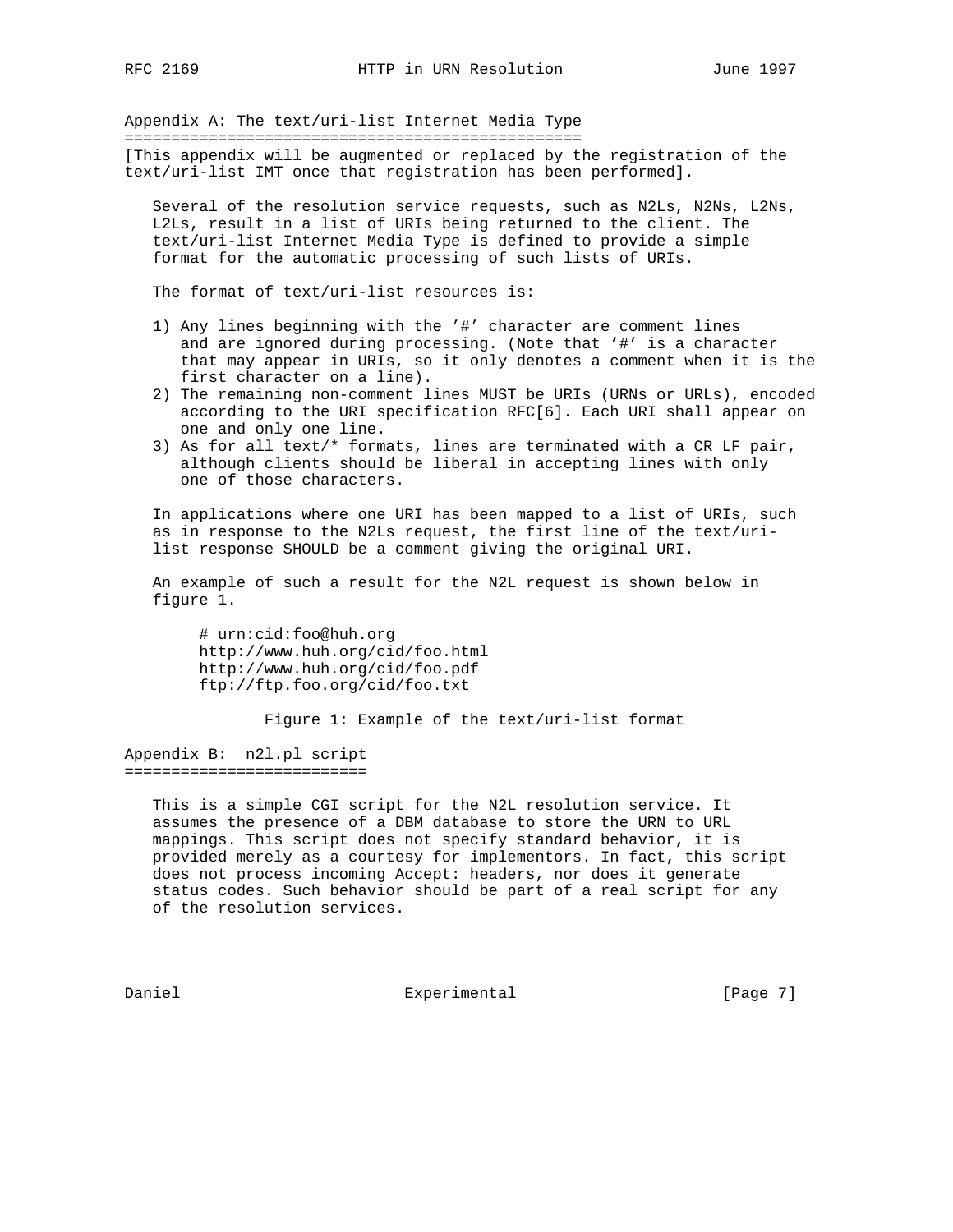```
 #!/bin/perl
    # N2L - performs urn to url resolution
    $n2l_File = "...filename for DBM database...";
    $urn = $ENV{'QUERY_STRING'} ;
    # Sanity check on the URN. Minimum length of a valid URN is
    # 7 characters - "urn:", a 1-character Namespace ID, ":", and
    # a 1-character namespace-specific string. More elaborate
    # sanity checks should be part of a real resolver script.
    if(length($urn)<7)
    {
        $error=1;
    }
    if(!$error)
    {
        # Convert lexically equivalent versions of a URI into
        # a canonical version for DB lookups.
        $urn =˜ s/^urn:([^:]*):(.*)$/sprintf("urn:%s:%s", lc $1, $2)/ie;
        dbmopen(%lu,$n2l_File,0444);
       if(\$lu{\surn})\left\{ \begin{array}{c} \end{array} \right.\text{surl}=\text{slu}\{\text{surn}\};print STDOUT "Location: $url\n\n";
        }else{
            $error=2;
}
        dbmclose(%lu);
    }
    if($error)
    {
        print "Content-Type: text/html \n\n";
        print "<html>\n";
       print "<head><title>URN Resolution: N2L</title></head>\n";
        print "<BODY>\n";
       print "<h1>URN to URL resolution failed for the URN:</h1>\n";
       print "<hr><h3>$urn</h3>\n";
        print "</body>\n";
        print "</html>\n";
    }
```

```
 exit;
```
Daniel Experimental Experimental (Page 8)